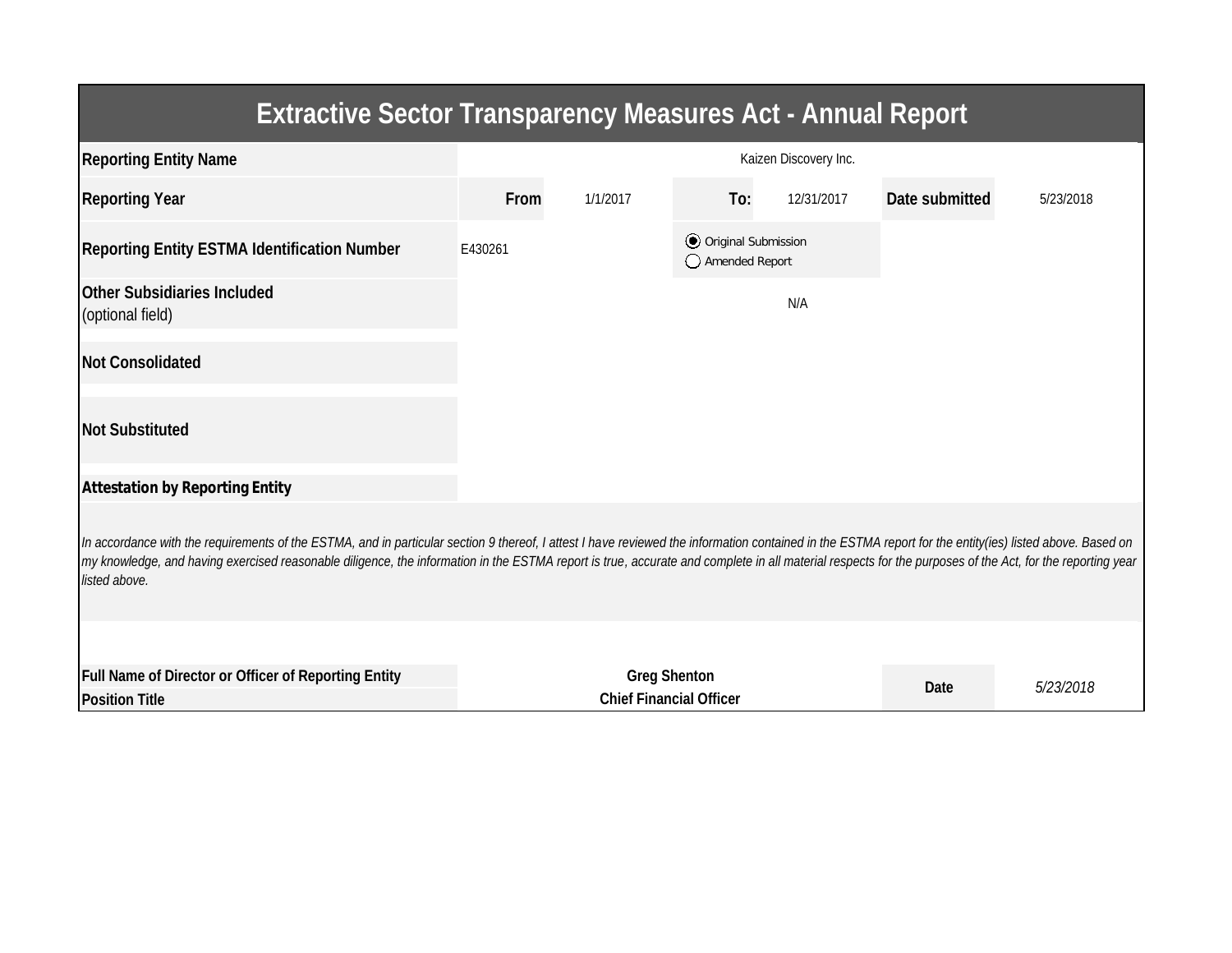|                                                                                                                                                                                  | Extractive Sector Transparency Measures Act - Annual Report |                                                                    |                                         |                  |                         |                                |                |                  |                                                         |                                      |                                                                                                                                                                                                                                                                                              |
|----------------------------------------------------------------------------------------------------------------------------------------------------------------------------------|-------------------------------------------------------------|--------------------------------------------------------------------|-----------------------------------------|------------------|-------------------------|--------------------------------|----------------|------------------|---------------------------------------------------------|--------------------------------------|----------------------------------------------------------------------------------------------------------------------------------------------------------------------------------------------------------------------------------------------------------------------------------------------|
| <b>Reporting Year</b><br><b>Reporting Entity Name</b><br><b>Reporting Entity ESTMA</b><br><b>Identification Number</b><br><b>Subsidiary Reporting Entities (if</b><br>necessary) | From:                                                       | 1/1/2017                                                           | To:<br>Kaizen Discovery Inc.<br>E430261 | 12/31/2017       |                         | Currency of the Report CAD     |                |                  |                                                         |                                      |                                                                                                                                                                                                                                                                                              |
|                                                                                                                                                                                  | <b>Payments by Payee</b>                                    |                                                                    |                                         |                  |                         |                                |                |                  |                                                         |                                      |                                                                                                                                                                                                                                                                                              |
| Country                                                                                                                                                                          | Payee Name                                                  | Department/Agency<br>within Payee that<br><b>Received Payments</b> | <b>Taxes</b>                            | <b>Royalties</b> | Fees                    | <b>Production Entitlements</b> | <b>Bonuses</b> | <b>Dividends</b> | <b>Infrastructure</b><br>Improvement<br><b>Payments</b> | <b>Total Amount paid</b><br>to Payee | <b>Notes</b>                                                                                                                                                                                                                                                                                 |
| Peru                                                                                                                                                                             | Government of the Republic of<br>Peru                       | Autoridad Nacional del<br>Aqua                                     |                                         |                  | 200.00                  |                                |                |                  |                                                         | 200.00<br>S                          | Payments remitted in Peruvian Soles and<br>has been converted to Canadian dollars<br>using an average exchange rate of<br>0.3982.                                                                                                                                                            |
| Peru                                                                                                                                                                             | Government of the Republic of<br>Peru                       | Ministerio de Cultura                                              |                                         |                  | 700.00<br><sup>\$</sup> |                                |                |                  |                                                         | 700.00<br>\$                         | Payments remitted in Peruvian Soles and<br>has been converted to Canadian dollars<br>using an average exchange rate of<br>0.3982.                                                                                                                                                            |
| Peru                                                                                                                                                                             | Government of the Republic of<br>Peru                       | Ministerio de Energía y<br>Minas                                   |                                         |                  | 280,000.00<br>¢         |                                |                |                  |                                                         | 280,000.00<br>$\mathbf{s}$           | Payment of C\$279,000 remitted in U.S.<br>dollars and has been converted to<br>Canadian dollars using an average<br>exchange rate of 1.2986.<br>Payment of C\$1,000 remitted in Peruvian<br>Soles and has been converted to<br>Canadian dollars using an average<br>exchange rate of 0.3982. |
|                                                                                                                                                                                  | <b>Totals</b>                                               |                                                                    | $-5$<br>$\mathbf{s}$                    | $-5$             | 280,900.00 \$           | $-5$                           | $-5$           | $-5$             |                                                         | 280,900.00<br>$-5$                   |                                                                                                                                                                                                                                                                                              |
| <b>Additional Notes:</b>                                                                                                                                                         |                                                             |                                                                    |                                         |                  |                         |                                |                |                  |                                                         |                                      |                                                                                                                                                                                                                                                                                              |